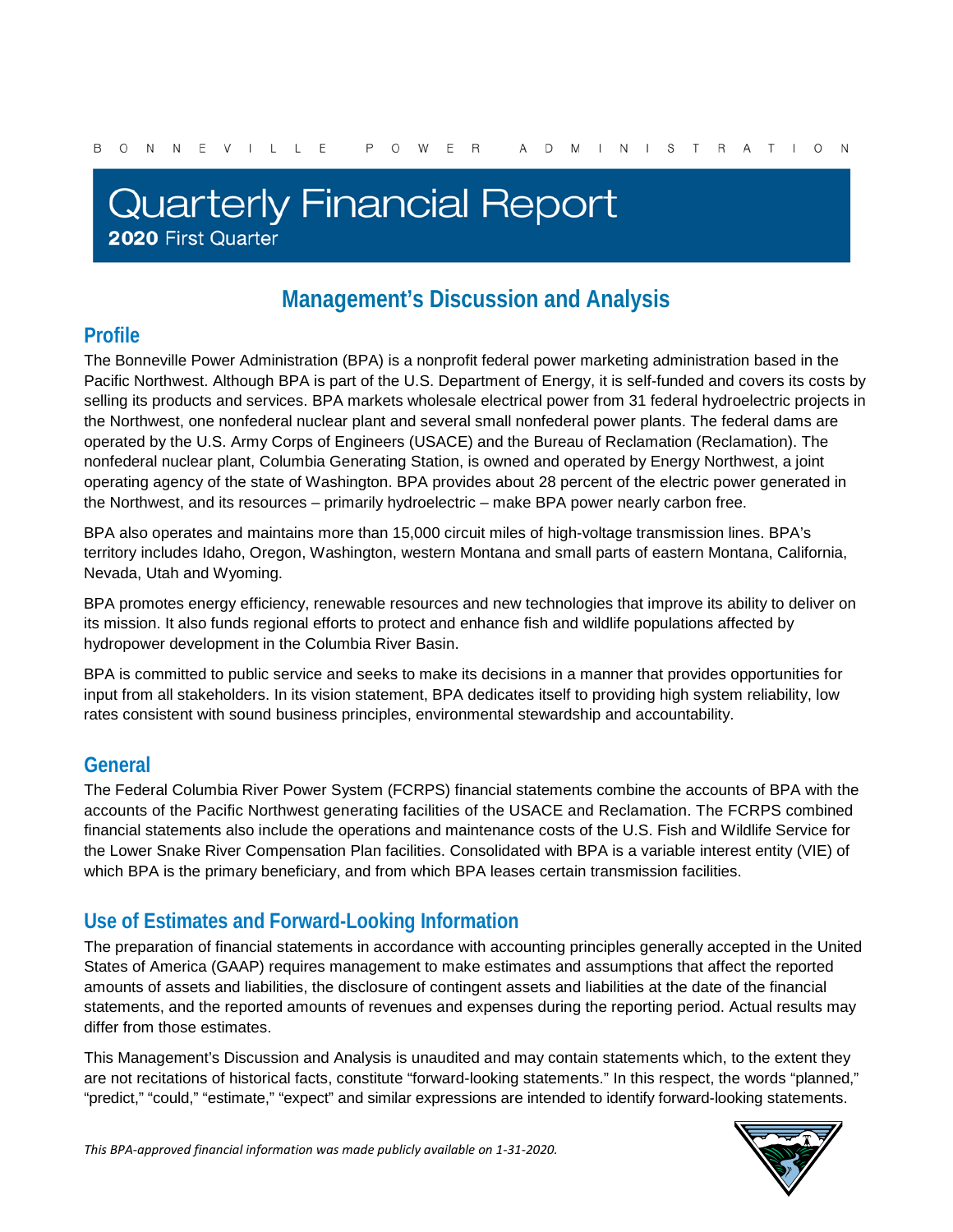A number of important factors affecting FCRPS business and financial results could cause actual results to differ materially from those stated in forward-looking statements due to factors such as changes in economic, industry, political and business conditions; changes in laws, regulations and policies and the application of the laws; and changes in climate, weather, hydroelectric conditions and power services supply and demand. BPA does not plan to issue updates or revisions to the forward-looking statements.

### **Rates and the Effect of Regulations**

#### *Rates for Fiscal Years 2020-2021*

Rates for the two year BP-20 rate period began on Oct. 1, 2019, and will conclude on Sept. 30, 2021. When compared to the prior rate period, the average transmission rate increase was 3.6 percent, while the base power rate increase was zero. The base power rate does not include the impact of the Financial Reserves Policy surcharge, which triggered for Power Services in October 2019, resulting in a 1.5 percent increase to Power rates in fiscal year 2020. BPA is implementing a \$30 million power rate surcharge, the maximum allowed under BPA's Financial Reserves Policy, for collection over the remainder of fiscal year 2020. As of Dec. 31, 2019, BPA has billed power customers \$3.4 million for the Financial Reserves Policy surcharge.

During the BP-20 rate case, the actions to recover and ongoing deferrals of certain regulatory assets and liabilities were changed. As a result of the BP-20 rate case, the manner in which certain current costs or credits were included in rates for recovery or refund over future periods, and the method of recovery or refund of certain amounts that were previously deferred were changed. These changes were made to align rate treatment across all FCRPS generating assets and related debt. Additionally, during the BP-20 rate case it was decided to no longer defer the expenses and realized income related to the Columbia Generating Station (CGS) asset retirement obligation (ARO) and decommissioning trust fund as regulatory assets and liabilities. In accordance with Accounting Standards Codification (ASC) 980, Regulated Operations, BPA applies regulatory accounting to account for actions of the regulator. The financial statement impacts of the changes prescribed in the rate case are outlined below.

#### *Nonfederal generation assets and terminated nonfederal generation assets, amortization and interest expense*

- The nonfederal generation assets are now amortized on a straight-line basis through their respective license termination dates, rather than over the terms of the related outstanding nonfederal debt as in prior fiscal years.
- Nonfederal generation assets, which include CGS and the Cowlitz Falls Hydroelectric Project, are now recovered in the same manner as utility plant. As a result, these assets are now reported as a significant subtotal within a new Combined Balance Sheets caption titled Utility plant and nonfederal generation.
- Terminated nonfederal generation assets, which include regulatory assets for Nuclear Projects 1 and 3 as well as the Northern Wasco Hydro project, are now amortized on a straight-line basis over periods established in the BP-20 rate case. Prior to fiscal year 2020, these assets were amortized over the terms of the related outstanding nonfederal debt.
- Amortization expense associated with the nonfederal assets described above is recorded within Depreciation, amortization and accretion, a revised caption that now includes 'accretion' in the Combined Statements of Revenues and Expenses. Prior to fiscal year 2020, the amortization of nonfederal generation assets was recorded to Nonfederal projects in the Combined Statements of Revenues and Expenses. However, beginning with fiscal year 2020 the Nonfederal projects caption will no longer be used.
- Interest expense related to nonfederal debt is now recorded within Interest expense in the Combined Statements of Revenues and Expenses. Prior to fiscal year 2020, this interest expense was recorded within Nonfederal projects expense.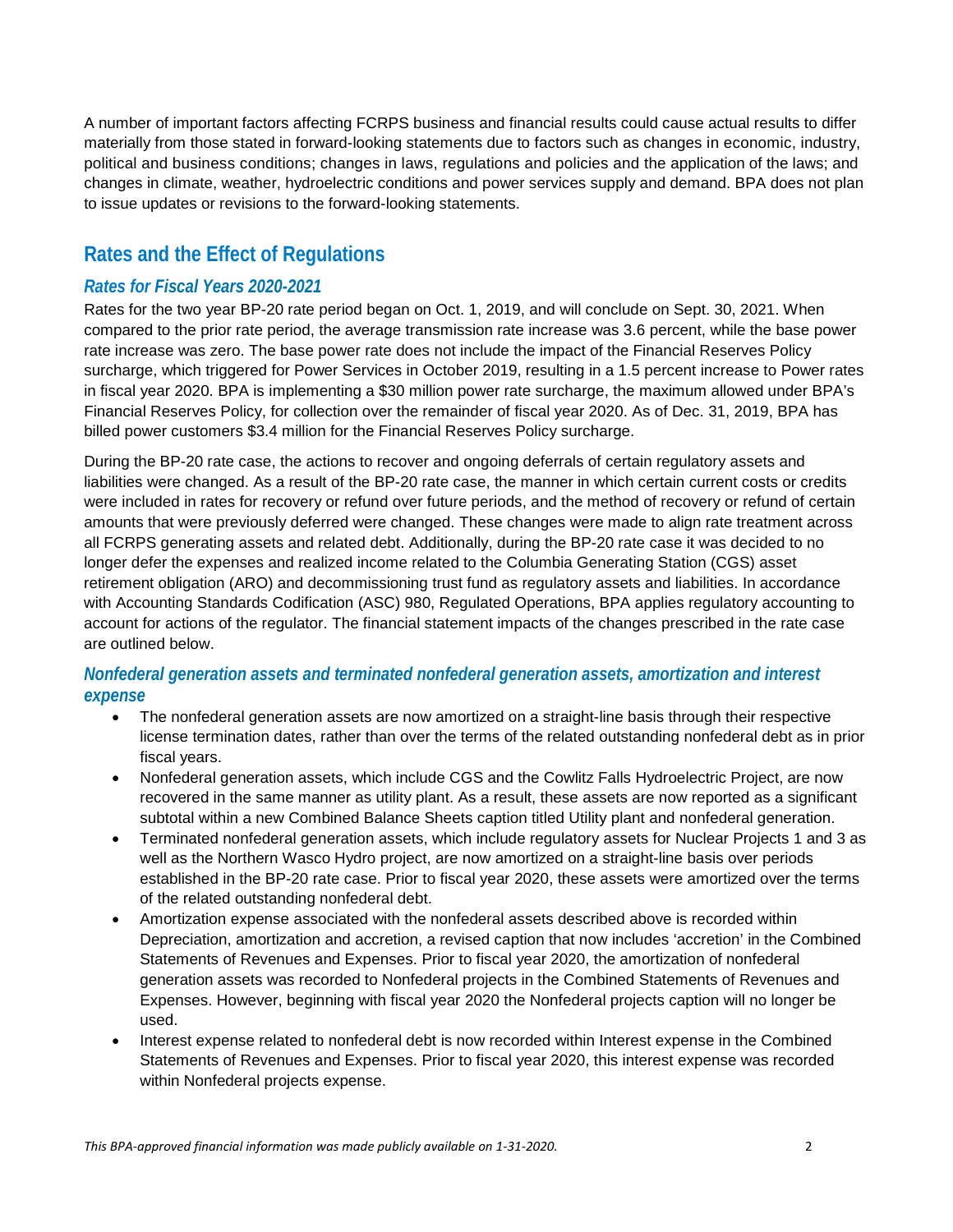#### *Columbia Generating Station (CGS) nuclear decommissioning trust fund assets, income and liability*

- Contributions made by BPA to the CGS nuclear decommissioning trust fund are now recorded as an increase to the trust fund asset. Prior to fiscal year 2020, these contributions were recorded to Operations and maintenance in the Combined Statements of Revenues and Expenses.
- CGS decommissioning trust fund realized gains/losses and dividends are now recorded within Other income, net in the Combined Statements of Revenues and Expenses. Prior to fiscal year 2020, these items were deferred as a regulatory liability. Trust fund unrealized gains/losses are still deferred as a regulatory liability or asset, respectively.
- Trust fund interest income is recorded within interest income. Prior to fiscal year 2020, these items were deferred as a regulatory liability.
- Accretion expense recorded in connection with a periodic increase to the CGS asset retirement obligation (ARO) liability to reflect the passage of time is reported among Depreciation, amortization and accretion in the Combined Statements of Revenues and Expense. Fiscal year 2020 is the first year that accretion expense has been recognized in the Combined Statements of Revenues and Expenses. Prior to fiscal year 2020, accretion expense was deferred as a reduction to a regulatory liability. The regulatory liability resulting from the deferral of trust fund earnings and accretion expense was offset against the nonfederal generation asset at the beginning of fiscal year 2020.

BPA management believes the effect of the BP-20 rate changes creates a consistent treatment among all of the FCRPS generating assets.

### **Results of Operations**

#### *Operating revenues*

A comparison of FCRPS operating revenues follows for the three months ended Dec. 31, 2019, and Dec. 31, 2018:

| (Millions of dollars)    | Fiscal<br>Year<br>2020 |    | Fiscal<br>Year<br>2019 | Revenue<br>Increase<br>(Decrease) | $\%$<br>Change |   |
|--------------------------|------------------------|----|------------------------|-----------------------------------|----------------|---|
| Sales                    |                        |    |                        |                                   |                |   |
| Consolidated sales       |                        |    |                        |                                   |                |   |
| Power gross sales        | \$<br>622.6            | \$ | 627.6                  | \$<br>(5.0)                       | (1)            | % |
| Transmission             | 236.4                  |    | 219.2                  | 17.2                              | 8              |   |
| Bookouts (Power)         | (10.1)                 |    | (5.1)                  | (5.0)                             | 98             |   |
| Consolidated sales       | 848.9                  |    | 841.7                  | 7.2                               | 1              |   |
| Other revenues           |                        |    |                        |                                   |                |   |
| Power                    | 6.7                    |    | 12.8                   | (6.1)                             | (48)           |   |
| Transmission             | 11.5                   |    | 10.8                   | 0.7                               | 6              |   |
| Other revenues           | 18.2                   |    | 23.6                   | (5.4)                             | (23)           |   |
| Sales                    | 867.1                  |    | 865.3                  | 1.8                               | 0              |   |
| U.S. Treasury credits    | 34.8                   |    | 44.9                   | (10.1)                            | (22)           |   |
| Total operating revenues | 901.9                  | \$ | 910.2                  | \$<br>(8.3)                       | (1)            |   |

Total operating revenues decreased \$8.3 million when compared to the same period of fiscal year 2019. Sales of Power and Transmission Services, including other revenues and the effect of bookouts, increased \$1.8 million.

Power Services gross sales decreased \$5.0 million.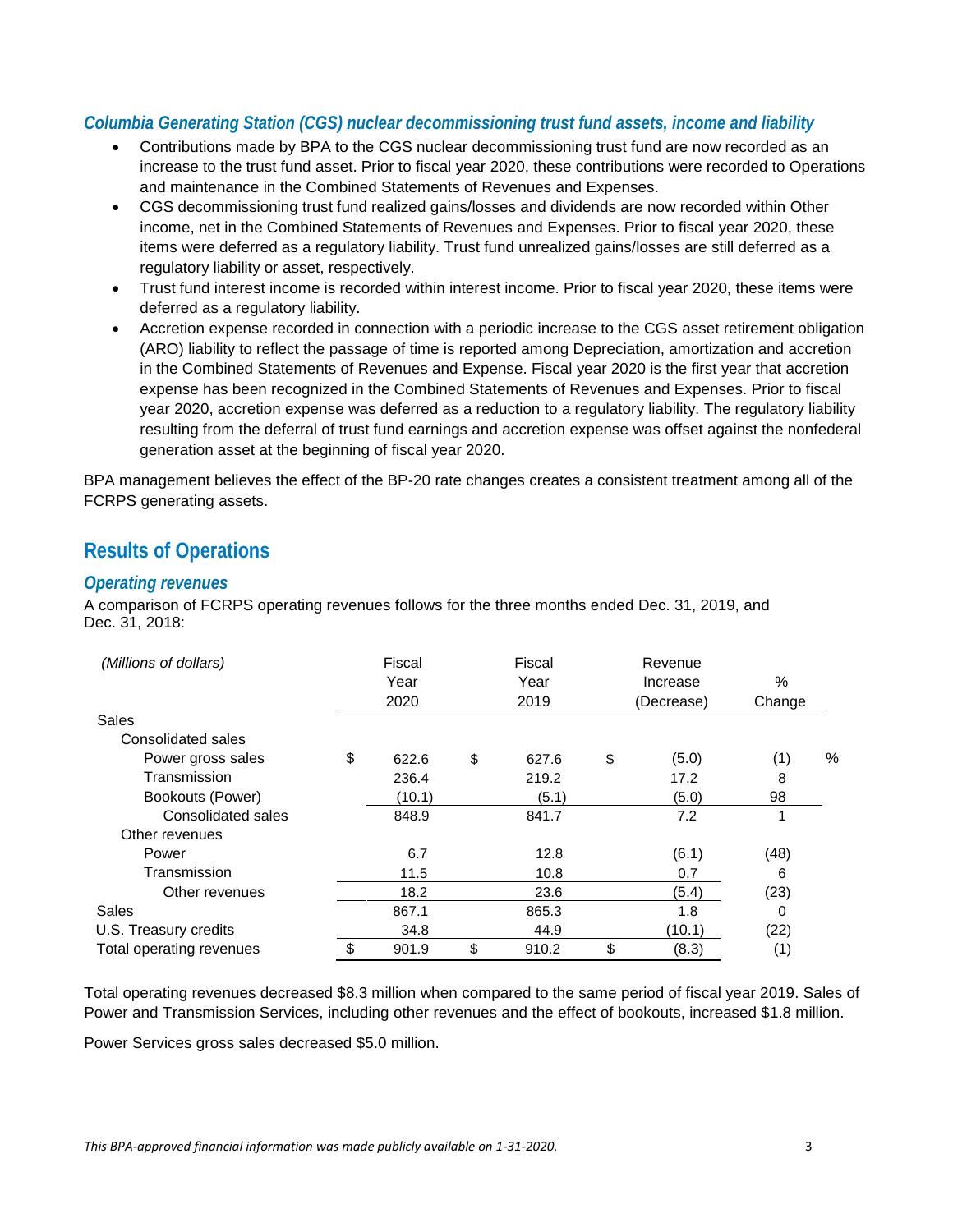- Firm power sales decreased \$13.0 million due to expected lower firm revenues in fiscal year 2020. Lower firm revenues are due to lower loads for the composite product, which comprise a majority of BPA's firm revenues.
- Surplus power sales increased \$8.0 million. This increase was mainly driven by a \$26.8 million increase from derivative instruments. BPA has entered into several forward power sales contracts that increased derivative revenues through the first quarter of fiscal year 2020. This was offset by an \$18.8 million decrease in surplus sales due to lower prices realized through the first quarter of fiscal year 2020 compared to the same period of fiscal year 2019.

Bookouts are presented on a net basis in the Combined Statements of Revenues and Expenses. When sales and purchases are scheduled with the same counterparty on the same transmission path for the same hour, the power is typically booked out and not scheduled for physical delivery. The megawatt-hours that offset each other net to zero. The dollar values of these offsetting transactions reduce both sales and purchased power expense and are recorded as bookouts. Therefore, the accounting treatment for bookouts has no effect on net revenues, cash flows or margins.

Transmission Services sales increased \$17.2 million due to the 3.6 percent average transmission rate increase for fiscal year 2020. In addition, unusually cold temperatures in October 2019 led to higher loads and revenues for network integration service.

U.S. Treasury credits decreased \$10.1 million for fish and wildlife mitigation due to decreased purchased power requirements resulting from increased streamflows through the first quarter of fiscal year 2020. Power purchases are needed to replace lost hydroelectric generation due to fish mitigation measures. Under the Pacific Northwest Electric Power Planning and Conservation Act (Northwest Power Act), BPA reduces its annual payment to the U.S. Treasury for the nonpower portion of expenditures, set at 22.3 percent, that BPA makes for fish and wildlife protection, mitigation and enhancement.

#### *Operating expenses*

A comparison of FCRPS operating expenses follows for the three months ended Dec. 31, 2019, and Dec. 31, 2018:

| (Millions of dollars)                    |      | Fiscal |      | Fiscal |    | Expense    |             |
|------------------------------------------|------|--------|------|--------|----|------------|-------------|
|                                          | Year |        | Year |        |    | Increase   | %           |
|                                          |      | 2020   |      | 2019   |    | (Decrease) | Change      |
| Operations and maintenance               |      | 487.9  | \$   | 516.2  | \$ | (28.3)     | (5)<br>$\%$ |
| Purchased power                          |      | 45.2   |      | 60.5   |    | (15.3)     | (25)        |
| Nonfederal projects                      |      |        |      | 52.0   |    | (52.0)     | (100)       |
| Depreciation, amortization and accretion |      | 203.2  |      | 131.9  |    | 71.3       | 54          |
| Total operating expenses                 |      | 736.3  |      | 760.6  | S. | (24.3)     | (3)         |

Total operating expenses decreased \$24.3 million when compared to the same period of fiscal year 2019.

Operations and maintenance expense decreased \$28.3 million, primarily due to a \$26.6 million decrease at Energy Northwest's Columbia Generating Station nuclear power plant. Refueling occurs biennially, most recently in fiscal year 2019, and refueling and maintenance expenses are higher in refueling years.

Purchased power expense, including the effects of bookouts, decreased \$15.3 million. This was primarily because BPA has made no purchases in fiscal year 2020 to meet preference customers' load growth, which is considered a Tier 2 power obligation. Through the first quarter of fiscal year 2019, BPA had made \$10.3 million of such Tier 2 power purchases.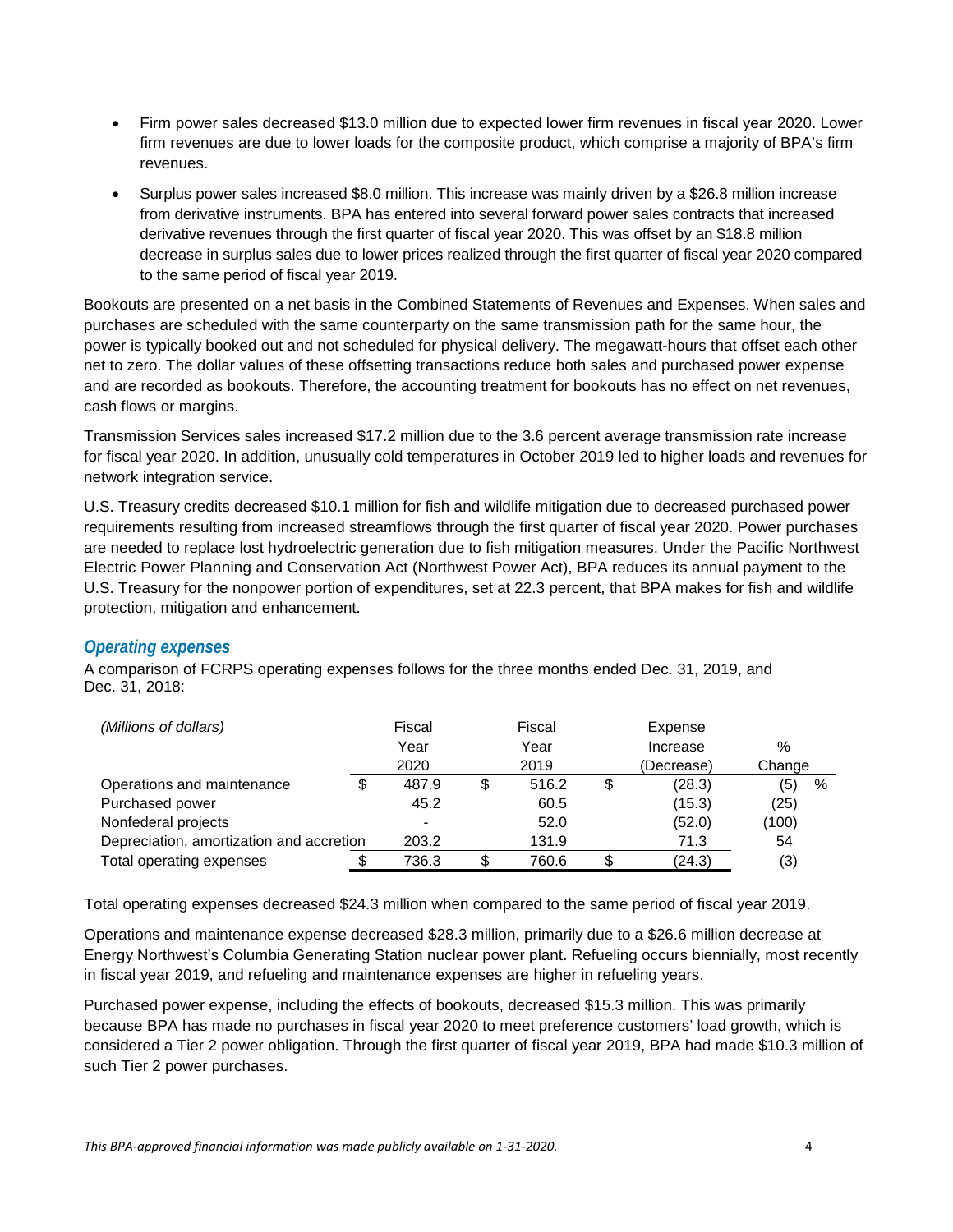Nonfederal projects expense is zero as a result of changes set forth in the BP-20 rate case and implemented at the start of fiscal year 2020. For further information, see Rates and the Effect of Regulations section.

Depreciation, amortization and accretion increased \$71.3 million. This was primarily because of \$53.5 million and \$8.3 million increases to the amortization of nonfederal generation assets and accretion expense, respectively. For further information on these fiscal year 2020 changes, see Rates and the Effect of Regulations section.

#### *Interest expense and other income, net*

A comparison of FCRPS interest expense and other income, net follows for the three months ended Dec. 31, 2019, and Dec. 31, 2018:

| (Millions of dollars)                           | Fiscal |              | Fiscal |       | Expense  |            |        |      |
|-------------------------------------------------|--------|--------------|--------|-------|----------|------------|--------|------|
|                                                 |        | Year<br>Year |        |       | Increase | %          |        |      |
|                                                 |        | 2020         |        | 2019  |          | (Decrease) | Change |      |
| Interest expense                                | \$     | 120.1        |        | 62.3  |          | 57.8       | 93     | $\%$ |
| Allowance for funds used during construction    |        | (7.8)        |        | (8.6) |          | 0.8        | (9)    |      |
| Interest income                                 |        | (1.2)        |        | (2.6) |          | 1.4        | (54)   |      |
| Other income, net                               |        | (0.2)        |        |       |          | (0.2)      | (100)  |      |
| Total interest expense and other income, net \$ |        | 110.9        |        | 51.1  |          | 59.8       | 117    |      |

When compared to the same period of fiscal year 2019, interest expense increased \$57.8 million. The primary driver relates to an increase in nonfederal-related interest due as a result of changes set forth in the BP-20 rate case and implemented at the start of fiscal year 2020. For further information, see Rates and the Effect of Regulations section.

#### **Other Operational Matters**

#### **U.S. Treasury liquidity facility**

In October 2019, BPA issued \$100.0 million of short-term debt on its liquidity facility with the U.S. Treasury. BPA borrowed this amount to meet operating expenses and manage within-year working capital. BPA repaid this amount in December 2019.

#### **Noncash transactions**

Management adopted Topic 842, Leases, effective Oct. 1, 2019. As a result of adoption, management recorded the following noncash transactions during quarter one of fiscal year 2020:

- Recognition of \$41.8 million of operating lease right-of-use assets and \$41.8 million lease liabilities within Deferred charges and other and Deferred credits and other, respectively, on the Combined Balance Sheets.
- Derecognition of \$45.6 million build-to-suit, construction work in progress asset and \$49.2 million of Nonfederal debt, on the Combined Balance Sheets.
- Recognition of \$88.7 million of finance lease assets and \$88.7 million lease liabilities within Completed plant and Nonfederal debt, respectively, on the Combined Balance Sheets.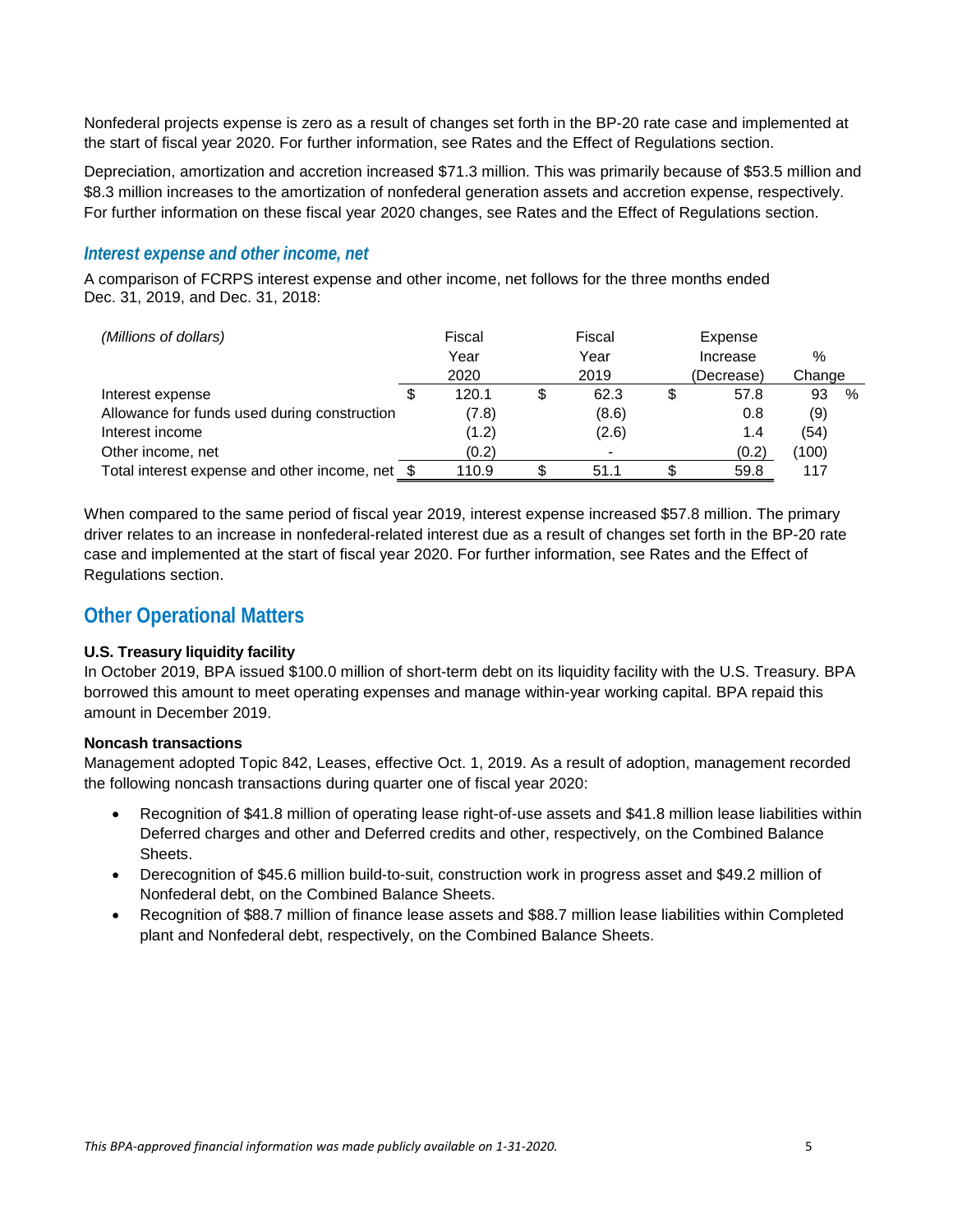## Additional Information

To see BPA's annual and quarterly reports, go to [www.bpa.gov/goto/AnnualReport](http://www.bpa.gov/goto/AnnualReport) For general information about BPA, refer to BPA's home page at [www.bpa.gov](http://www.bpa.gov/) For information on Power Services, go to [www.bpa.gov/power](http://www.bpa.gov/power) For information on Transmission Services, go to [www.bpa.gov/transmission](http://www.bpa.gov/transmission)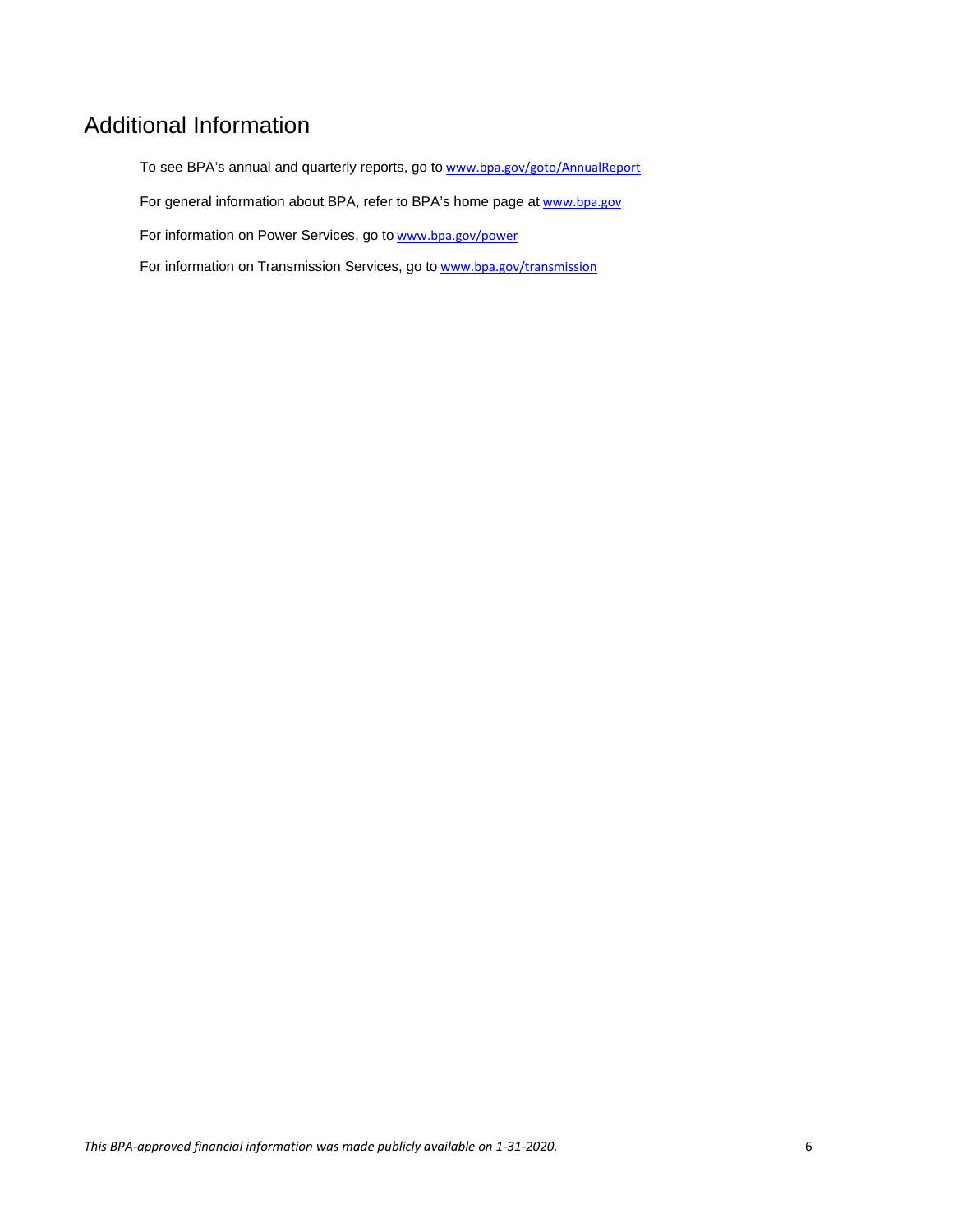## **Federal Columbia River Power System**

### **Combined Balance Sheets (Unaudited)**

(Millions of dollars)

|                                                                                         | As of                 | As of                  |  |  |
|-----------------------------------------------------------------------------------------|-----------------------|------------------------|--|--|
|                                                                                         | December 31,          | September 30           |  |  |
|                                                                                         | 2019                  | 2019                   |  |  |
| <b>Assets</b>                                                                           |                       |                        |  |  |
|                                                                                         |                       |                        |  |  |
| Utility plant and nonfederal generation                                                 | 20,095.4              | \$                     |  |  |
| Completed plant                                                                         | \$                    | 19,894.9               |  |  |
| Accumulated depreciation                                                                | (7,260.3)<br>12,835.1 | (7, 179.5)<br>12,715.4 |  |  |
| Net completed plant                                                                     |                       |                        |  |  |
| Construction work in progress                                                           | 1,200.8               | 1,248.2                |  |  |
| Net utility plant                                                                       | 14,035.9              | 13,963.6               |  |  |
| Nonfederal generation                                                                   | 3,587.7               | 3,774.3                |  |  |
| Net utility plant and nonfederal generation                                             | 17,623.6              | 17,737.9               |  |  |
| <b>Current assets</b>                                                                   |                       |                        |  |  |
| Cash and cash equivalents                                                               | 679.5                 | 523.5                  |  |  |
| Accounts receivable, net of allowance                                                   | 26.6                  | 40.3                   |  |  |
| Accrued unbilled revenues                                                               | 317.6                 | 294.1                  |  |  |
| Materials and supplies, at average cost                                                 | 106.7                 | 106.5                  |  |  |
| Prepaid expenses                                                                        | 44.7                  | 31.0                   |  |  |
| <b>Total current assets</b>                                                             | 1,175.1               | 995.4                  |  |  |
| Other assets                                                                            |                       |                        |  |  |
| Regulatory assets                                                                       | 5,214.7               | 5.292.1                |  |  |
| Nonfederal nuclear decommissioning trusts                                               | 403.9                 | 391.6                  |  |  |
| Deferred charges and other                                                              | 275.8                 | 140.9                  |  |  |
| <b>Total other assets</b>                                                               | 5,894.4               | 5,824.6                |  |  |
| <b>Total assets</b>                                                                     | \$<br>24,693.1        | \$<br>24,557.9         |  |  |
|                                                                                         |                       |                        |  |  |
| <b>Capitalization and Liabilities</b>                                                   |                       |                        |  |  |
| <b>Capitalization and long-term liabilities</b>                                         |                       |                        |  |  |
| Accumulated net revenues                                                                | \$<br>4,370.1         | \$<br>4,315.4          |  |  |
| Debt                                                                                    |                       |                        |  |  |
| Federal appropriations                                                                  | 1,604.1               | 1,595.2                |  |  |
| Borrowings from U.S. Treasury                                                           | 5,111.6               | 4,850.6                |  |  |
| Nonfederal debt                                                                         | 6,804.7               | 6,701.7                |  |  |
| Total capitalization and long-term liabilities                                          | 17,890.5              | 17,462.9               |  |  |
| <b>Commitments and contingencies (See Note 13 to 2019 Audited Financial Statements)</b> |                       |                        |  |  |
| <b>Current liabilities</b>                                                              |                       |                        |  |  |
| Debt                                                                                    |                       |                        |  |  |
| Borrowings from U.S. Treasury                                                           | 418.0                 | 429.0                  |  |  |
| Nonfederal debt                                                                         | 891.9                 | 891.6                  |  |  |
| Accounts payable and other                                                              | 467.9                 | 551.6                  |  |  |
| <b>Total current liabilities</b>                                                        | 1,777.8               | 1,872.2                |  |  |
| <b>Other liabilities</b>                                                                |                       |                        |  |  |
| Regulatory liabilities                                                                  | 1,621.2               | 1,804.5                |  |  |
| IOU exchange benefits                                                                   | 2,047.5               | 2,092.8                |  |  |
| Asset retirement obligations                                                            | 828.2                 | 821.2                  |  |  |
| Deferred credits and other                                                              | 527.9                 | 504.3                  |  |  |
| <b>Total other liabilities</b>                                                          | 5,024.8               | 5,222.8                |  |  |
| <b>Total capitalization and liabilities</b>                                             | 24,693.1<br>\$        | 24,557.9<br>\$         |  |  |
|                                                                                         |                       |                        |  |  |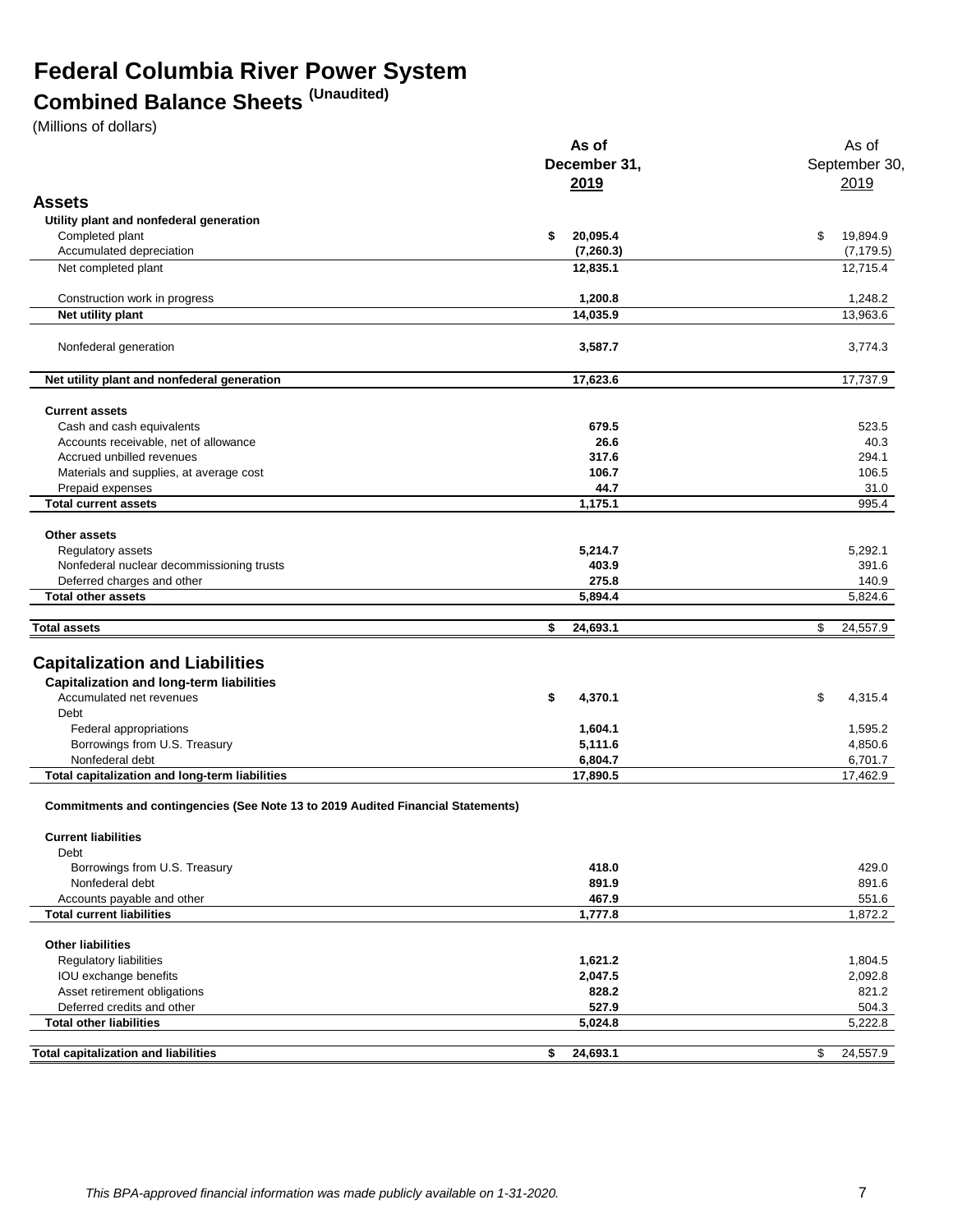## **Federal Columbia River Power System Combined Statements of Revenues and Expenses (Unaudited)**

(Millions of dollars)

|                                              |               | Three Months Ended<br>December 31, |                | Fiscal Year-to-Date Ended<br>December 31, |  |
|----------------------------------------------|---------------|------------------------------------|----------------|-------------------------------------------|--|
|                                              | <u> 2019 </u> | <u>2018</u>                        | 2019           | 2018                                      |  |
| <b>Operating revenues</b>                    |               |                                    |                |                                           |  |
| Sales                                        | \$<br>867.1   | \$<br>865.3                        | 867.1<br>S     | \$<br>865.3                               |  |
| U.S. Treasury credits                        | 34.8          | 44.9                               | 34.8           | 44.9                                      |  |
| <b>Total operating revenues</b>              | 901.9         | 910.2                              | 901.9          | 910.2                                     |  |
| <b>Operating expenses</b>                    |               |                                    |                |                                           |  |
| Operations and maintenance                   | 487.9         | 516.2                              | 487.9          | 516.2                                     |  |
| Purchased power                              | 45.2          | 60.5                               | 45.2           | 60.5                                      |  |
| Nonfederal projects                          |               | 52.0                               |                | 52.0                                      |  |
| Depreciation, amortization and accretion     | 203.2         | 131.9                              | 203.2          | 131.9                                     |  |
| <b>Total operating expenses</b>              | 736.3         | 760.6                              | 736.3          | 760.6                                     |  |
| Net operating revenues                       | 165.6         | 149.6                              | 165.6          | 149.6                                     |  |
| Interest expense and other income, net       |               |                                    |                |                                           |  |
| Interest expense                             | 120.1         | 62.3                               | 120.1          | 62.3                                      |  |
| Allowance for funds used during construction | (7.8)         |                                    | (8.6)<br>(7.8) | (8.6)                                     |  |
| Interest income                              | (1.2)         |                                    | (1.2)<br>(2.6) | (2.6)                                     |  |
| Other income, net                            | (0.2)         |                                    | (0.2)          |                                           |  |
| Total interest expense and other income, net | 110.9         | 51.1                               | 110.9          | 51.1                                      |  |
| <b>Net revenues</b>                          | \$<br>54.7    | \$<br>98.5                         | 54.7<br>S.     | 98.5<br>\$                                |  |